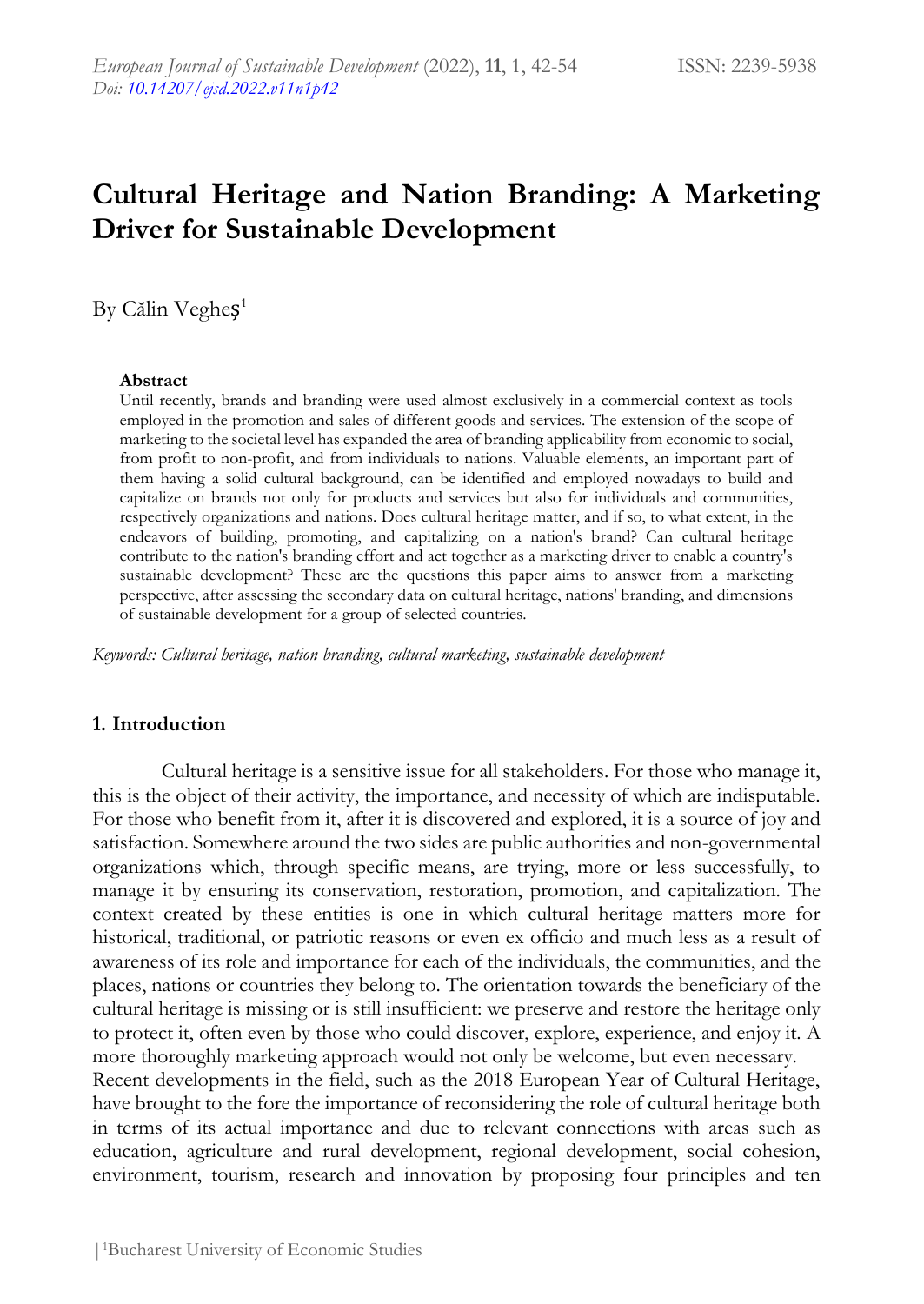initiatives (European Commission, 2018): 1. Engagement (1.1. Shared heritage: cultural heritage belongs to us all; 1.2. Heritage at school: children discovering Europe's most precious treasures and traditions; 1.3. Youth for heritage: young people bringing new life to heritage); 2. Sustainability (2.1. Heritage in transition: re-imagining industrial, religious, military sites and landscapes; 2.2. Tourism and heritage: responsible and sustainable tourism around cultural heritage); 3. Protection (3.1. Cherishing heritage: developing quality standards for interventions on cultural heritage; 3.2. Heritage at risk: fighting against illicit trade in cultural goods and managing risks for cultural heritage); 4. Innovation (4.1. Heritage-related skills: better education and training for traditional and new professions; 4.2. All for heritage: fostering social innovation and people's and communities' participation; 4.3. Science for heritage: research, innovation, science and technology for the benefit of heritage).

Approaching the cultural heritage from a marketing perspective requires an appropriate understanding of its content and mission. The definition given along with the principles proposed for its implementation by the ICOMOS International Cultural Tourism Committee (2002) create an adequate conceptual and operational framework by explaining the content of the cultural heritage in connection to the heritage consumers' experiences. Thus, cultural heritage takes the forms of tangible (places of human habitation, villages, towns and cities, buildings, structures, artworks, documents, handicrafts, musical instruments, furniture, clothing and items of personal decoration, religious, ritual and funerary objects, tools, machinery and equipment, and industrial systems) or intangible (all forms of traditional and popular or folk culture, the collective works originating in a given community and based on tradition – oral traditions, customs, languages, music, dance, rituals, festivals, traditional medicine and pharmacopeia, popular sports, food and the culinary arts and all kinds of special skill connected with the material aspects of culture) heritage*.* This heritage should be capitalized by conducting responsible promotion programs, managing the dynamic relationships with tourism by involving host and indigenous communities to ensure a worthwhile visitor experience and provide benefits for the local communities. This process should be centered on the cultural tourist, seen as a cultural heritage consumer, passing through the inter-connected stages of the heritage cycle proposed by Thurley (2005): understanding, valuing, caring for, and, finally, enjoying it.

The qualitative complexity of the cultural heritage content represents a real challenge for identifying the indicators that allow its measurement. From this perspective, the most relevant remains the number of World Heritage cultural sites considered by the World Heritage Committee as having an outstanding value and included in the UNESCO World Heritage List, respectively the number of oral and intangible cultural heritage practices and expressions registered on the UNESCO List of Intangible Cultural Heritage. Beyond the fact that it allows a relatively objective quantitative measurement of the tangible cultural heritage, the extent to which inclusion on the World Heritage List contributes significantly to the capitalization of the cultural heritage is still under debate. As Hosseini et al. (2012) have observed, inclusion on this List impacts positively tourism and can be used as an effective promotional tool to attract more tourists, but the process itself is rather difficult for the developing countries due to contestable reasons such as weak and corrupt financial systems, crony capitalism practices, poor diplomatic tactics, and absence of effective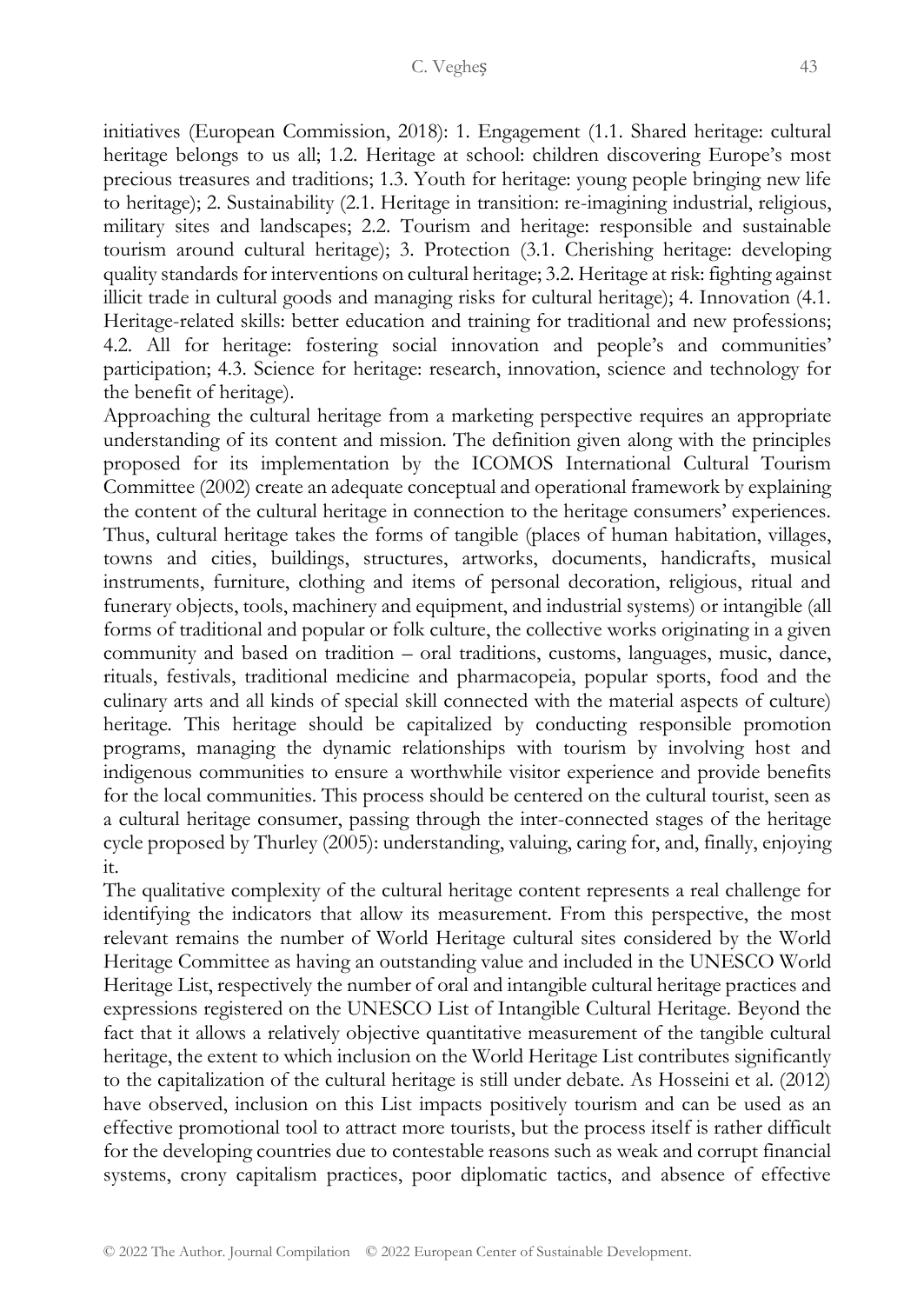bureaucracy. The idea of enlisting World Heritage sites to stimulate tourist arrivals appears as a common belief although the generated effects differ among countries and regions (Huang et al., 2012). Similar reasoning can be made in the case of the List of Intangible Cultural Heritage, with the important specification that enlisting of the intangible heritage has to recover a time lag of three decades (first registration of an intangible heritage object being done only in 2008 while the first registration of a heritage site in 1978).

Leaving from the term introduced by Anholt a quarter of a century ago, Kaneva (2011) has critically assessed the concept of "nation branding" and the subsequent research agenda identifying three approaches of the subject: technical-economic (predominant and focusing on economic growth, efficiency, and capital accumulation resulting in marketing, management, and tourism-related studies), political (focusing on the impact of national images within the global system of international relation resulting in international relations, public relations, and international communication-related studies), and cultural (rather peripheral and focusing on implications for national and cultural identities resulting in media and cultural related studies). Hassan and Mahrouz (2019) advanced the idea that nation branding is about building a sustainable differential advantage that defies existing or pre-existing national or regional stereotypes by strategically communicating a nation brand identity with diverse target audiences and stakeholder groups in ways that bring about positive perceptions. Asking "Why brand?" Anholt (2006) made several practical considerations for nation branding underlining the critical role culture can often play in building the brand image of a country and its status as a necessary component to make any place properly satisfying as a brand. Observing that culture is next door to tourism and a rich cultural life makes a complete place rather than just a tourist destination, worth visiting at different times of the year, with a broader social appeal, he suggests that countries should offer the visitors more than a range of cultural attractions in the forms of historical and heritage sights aiming to create a sense of the cultural life of the place. Global perceptions of each nation's heritage and appreciation for its contemporary culture, including film, music, art, sport, and literature have been included under the pillar of Culture and Heritage in one of the methodologies used since 2008 to measure nation brands - The Anholt Ipsos Nation Brands Index, along with the exports, governance, people, tourism, investment and immigration. Nation branding should aim more than simply building a positive image by valuing and employing the cultural heritage as a ground on which to create consumer affinity due to its capacity, observed by Asseraf and Shoham (2017), to enhance the demand for products and/or services provided by a country, to counterbalance the common negative attitudes and overcome some of the negative effects of animosity and ethnocentrism, and, last but not least, to generate increases in the countries' economic factors and tourism.

According to the most frequently mentioned definition, sustainable development is the development that meets the needs of the present without compromising the ability of future generations to meet their own needs (United Nations, 1987). As the Sustainable Development Report (Sachs et al., 2019) reveals the adoption, in September 2015, of the seventeen specific goals has shaped the way towards achieving the overall objective of sustainable development identifying, under the perspective of the 2030 Agenda, six entry points and four levers capable to support the necessary transformations for reaching them: human well-being and capabilities, sustainable and just economies, food systems and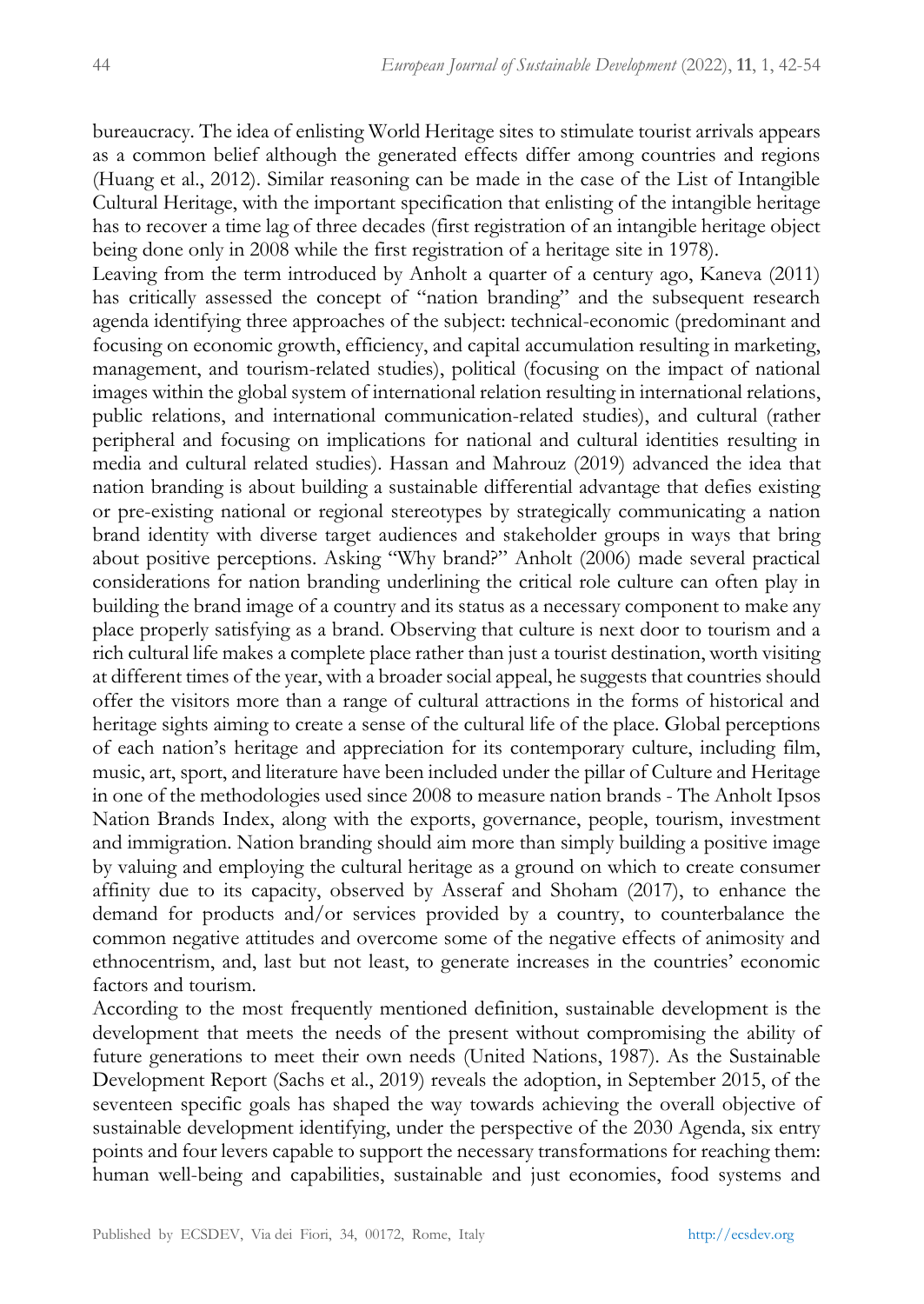nutrition patterns, energy decarbonization with universal access, urban and peri-urban development, and global environmental commons, respectively governance, economy, and finance, individual and collective action, science and technology. Establishing and measuring the connection between sustainable development and nation branding represent a challenge under a context in which, on a hand, measuring sustainable development itself is not a very simple undertaking and, on the other hand, nation branding tends to be associated just to a dimension of sustainability, mainly the environmental one (Dinnie, 2008) or to the overall competitiveness of a country (Lee, 2011), while the place branding (introducing here a debate regarding the appropriateness employment of the terms "place", "nation" or "country") tends to relate in a mutually beneficial way to the sustainable development (Maheshwari et al., 2011).

Exploring the contribution of the cultural heritage to the nation branding effort and the capacity to act together as a marketing driver enabling sustainable development is the scope of this research approach.

## **2. Methodological Notes**

To assess the relationships between cultural heritage and nation branding from the perspective of sustainable development a set of indicators describing these areas have been considered:

1. Regarding the cultural heritage:

1.1. WHS: Number of World Heritage cultural sites considered by the World Heritage Committee as having an outstanding value and included in the UNESCO World Heritage List at the level of 2019;

1.2. ICH: Number of oral and intangible cultural heritage practices and expressions, respectively the number of practices, representations, expressions, knowledge, skills, instruments, objects, artifacts, and cultural spaces associated and recognized by individuals, groups, and communities as part of their cultural heritage, registered on the UNESCO List of Intangible Cultural Heritage at the level of 2019;

1.3. CHT: Total number of the World Heritage cultural sites and oral and intangible cultural heritage practices and expressions registered in the UNESCO World Heritage List and UNESCO List of Intangible Cultural Heritage at the level of 2019;

1.4. CDD: Cultural and entertainment tourism digital demand described through the number of online searches related to the specific cultural brand tags (historical sites, local people, local traditions, museums, performing arts, UNESCO, city tourism, religious tourism, local gastronomy, entertainment parks, leisure activities, nightlife, and special events) measured through the D2 proprietary tool of Bloom Consulting.

2. Regarding the nation branding:

2.1. NBR: Value of the nation brands at the level of 2019 measured by the Brand Finance considering the pillars of goods and services, society, and investment;

2.2. GSP: Value of the global soft power index at the level of 2019 measured by the Brand Finance, respectively the values of the soft power components and pillars:

2.2.1. FAM: Familiarity: the extent to which the nation brand is known to and apprehended by the people;

2.2.2. INF: Influence: the extent to which a nation seems to exert an influence at the global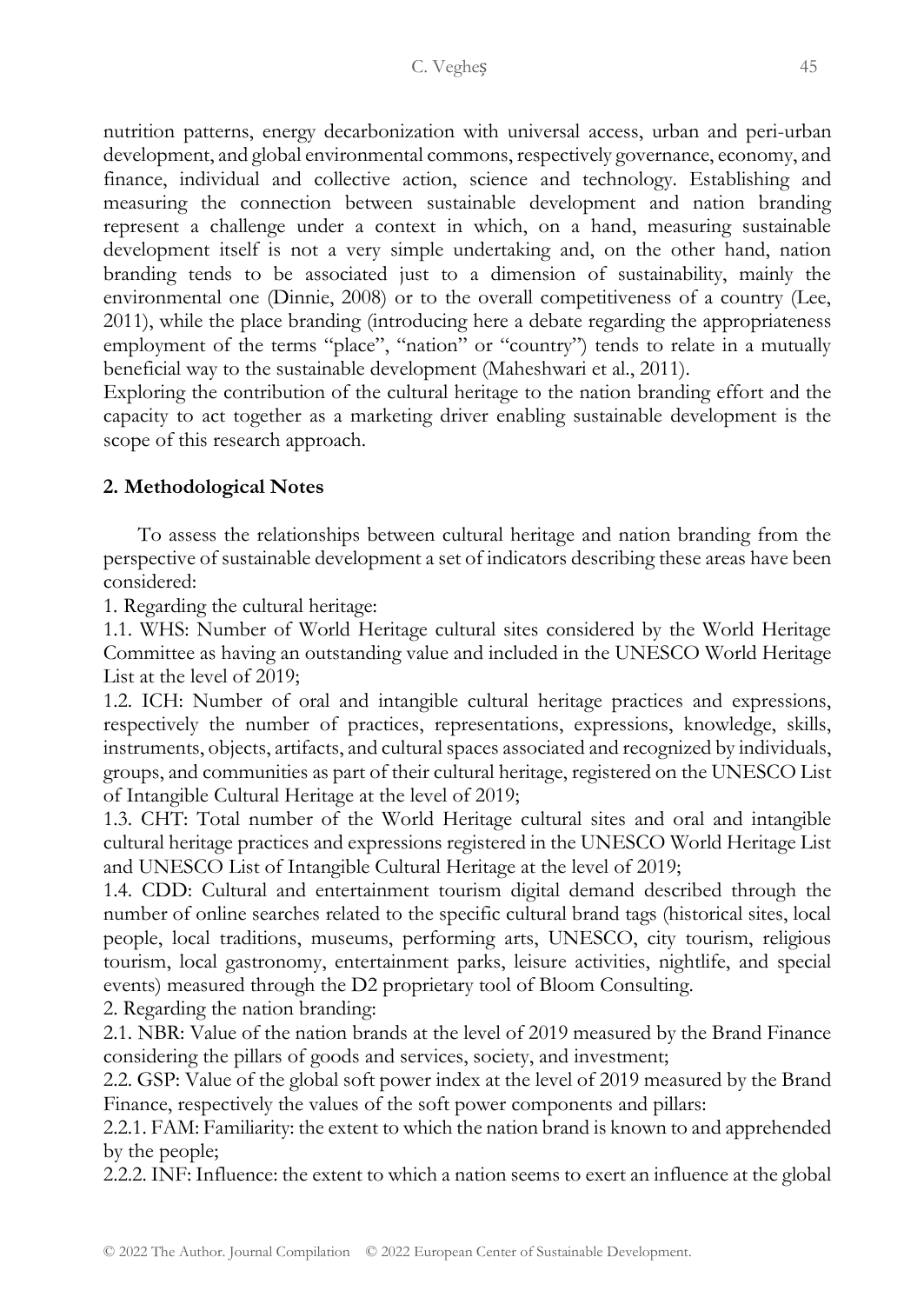level;

2.2.3. REP: Reputation: the degree to which a nation is perceived positively and being strong;

2.2.4. BST: Business & Trade: the extent to which the economy, business, brands, taxation, trade, investment, and infrastructure support the soft power of the nations;

2.2.5. GOV: Governance: the extent to which rule of law, human rights, crime rate, security, constitution, and political elite support the soft power of the nations;

2.2.6. INT: International relations: the extent to which diplomatic relations, international organizations, conflict resolution, international aid, and climate action support the soft power of the nations;

2.2.7. CHE: Culture & Heritage: the extent to which tourism, sports, food, fine arts, literature, music, film, gaming, and fashion support the soft power of the nations;

2.2.8. MED: Media & Communication: the extent to which the traditional media, social media, and marketing support the soft power of the nations;

2.2.9. EDS: Education & Science: the extent to which the higher education, science, and technologies support the soft power of the nations;

2.2.10. PEV: People & Values: the extent to which the values, character, and trust support the soft power of the nations.

2.3. TTC: the Travel and Tourism Competitiveness Index measuring the level of overall competitiveness in terms of the enabling environment (business environment, safety and security, health and hygiene, human resources and labor market, ICT readiness), policy and enabling conditions (prioritization of travel and tourism, international openness, price competitiveness, and environmental sustainability), infrastructure (air transport, ground and port, tourist services infrastructure), and natural and cultural resources (natural, cultural resources and business travel).

3. Regarding sustainable development: SDG - the sustainable development goals index measuring the extent to which the countries have reached each of the seventeen goals (No poverty; Zero hunger; Good health and well-being; Quality education; Gender equality; Clean water and sanitation; Affordable and clean energy; Decent work and economic growth; Industry, innovation, and infrastructure; Reduced inequalities; Sustainable cities and communities; Responsible consumption and production; Climate action; Life below water; Life on land; Peace, justice, and strong institutions; and Partnerships for the goals. Hierarchies for the most valuable nation brands (Brand Finance, 2019), global soft power index (Brand Finance, 2020), and travel and tourism competitiveness (Uppink Calderwood and Soshkin, 2019) have been considered to identify and select 57 countries that appear in all these rankings and have been assessed. Data regarding the World Heritage sites (UNESCO, 2021a), enlisted intangible cultural heritage (UNESCO, 2021b), and cultural and entertainment digital demand (Bloom Consulting, 2020) have been considered to describe the content of the cultural heritage under this exploratory approach. To avoid the assessment of the impact of pandemics, all considered data referred to the year 2019.

Rankings have been built for each of the research variables and sub-variables and selected countries have been hierarchized in descending order. Rankings have been used to calculate Spearman rho coefficients (using JASP, an open-source project supported by the University of Amsterdam) employed to assess the association relationships between the variables.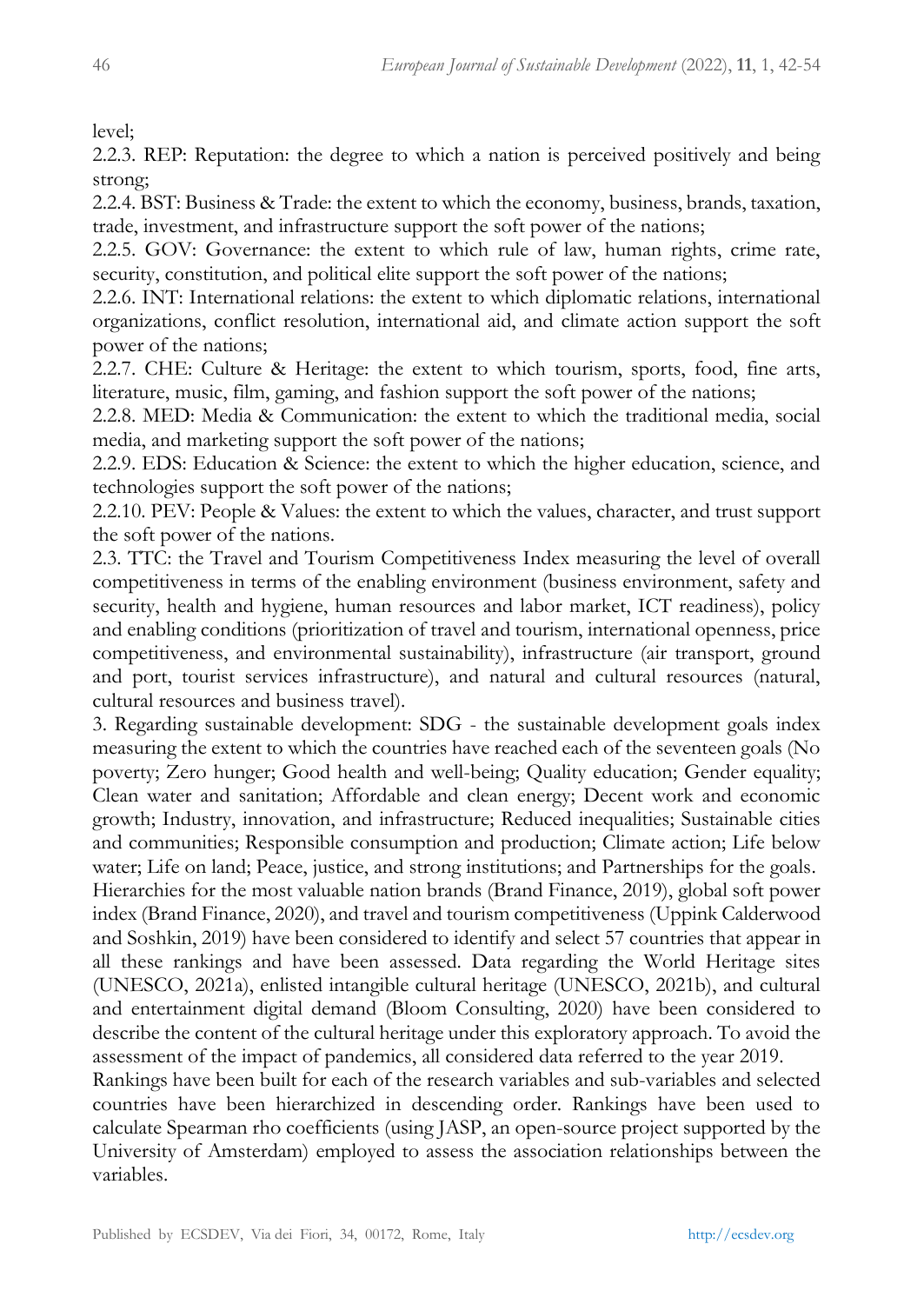## **3. Main Findings**

Data reveal the statistically significant associations between the overall cultural heritage of a country, the World heritage sites, the intangible cultural heritage, and the cultural and entertainment tourism digital demand. Both tangible and intangible heritage contribute in a relevant manner to its capacity to play a key role as an important asset to be employed by a country in the development efforts. Increasing the level of recognition of the value of this heritage, first by careful preservation and restoration actions, then by communicating about it with the public will improve the awareness and the overall perception and will act as a strong determinant in convincing the audiences to discover, explore, experience, and, finally, enjoy this heritage.

**Table 1. Associations between cultural heritage, nation branding, global soft power, travel and tourism, and sustainable development**

| Variable |                                                                     | rCHT              | rWHS         | rICH  | rCDD               | rNBR                                                   | rGSP        | rTTC                    | rSDG |
|----------|---------------------------------------------------------------------|-------------------|--------------|-------|--------------------|--------------------------------------------------------|-------------|-------------------------|------|
|          | 1. rCHT Spearman's rho                                              |                   |              |       |                    |                                                        |             |                         |      |
|          | p-value                                                             |                   |              |       |                    |                                                        |             |                         |      |
|          | 2. rWHS Spearman's rho 0.912 ***                                    |                   |              |       |                    |                                                        |             |                         |      |
|          | $p$ -value $\leq .001$                                              |                   |              |       |                    |                                                        |             |                         |      |
|          | 3. rICH Spearman's rho 0.753 *** 0.479 ***                          |                   |              |       |                    |                                                        |             |                         |      |
|          | p-value                                                             | $\leq .001$       | $\leq .001$  |       |                    |                                                        |             |                         |      |
|          | 4. rCDD Spearman's rho 0.408 ** 0.525 *** 0.075                     |                   |              |       |                    |                                                        |             |                         |      |
|          | p-value                                                             | 0.002             | < 0.001      | 0.580 |                    |                                                        |             |                         |      |
|          | 5. rNBR Spearman's rho 0.378 ** 0.454 *** 0.082 0.635 ***           |                   |              |       |                    |                                                        |             |                         |      |
|          | p-value                                                             | $0.004 \leq .001$ |              |       | $0.544 \leq .001$  |                                                        |             |                         |      |
|          | 6. rGSP Spearman's rho 0.283 * 0.442 *** -0.136 0.728 *** 0.789 *** |                   |              |       |                    |                                                        |             |                         |      |
|          | p-value                                                             | 0.033             | $\leq .001$  |       | $0.314 \leq .001$  | $\leq .001$                                            |             |                         |      |
|          | 7. rTTC Spearman's rho                                              |                   |              |       |                    | $0.385$ ** $0.503$ *** $0.025$ $0.848$ *** $0.672$ *** | $0.854$ *** |                         |      |
|          | p-value                                                             | 0.003             | $\leq .001$  |       | $0.852 \leq .001$  | $\leq .001$                                            | $\leq .001$ |                         |      |
|          | 8. rSDG Spearman's rho 0.175                                        |                   | 0.311<br>$*$ |       | $-0.139$ $0.333$ * | 0.224                                                  |             | $0.560$ *** $0.665$ *** |      |
|          | p-value                                                             | 0.193             | 0.019        | 0.300 | 0.012              | 0.094                                                  | $\leq .001$ | $\leq .001$             |      |

 $* p \lt 0.05, ** p \lt 0.01, *** p \lt 0.001$ 

More, the statistically significant association between the entire cultural heritage and the cultural and entertainment digital demand reveals, on a hand, the interest of the public for the cultural heritage sites and activities (among others), and, on the other hand, the essential role of the digital presence as the audiences tend to search for the cultural heritage components they are interested in, to build a favorable image of those who are actively and attractively present in the online environment and, later, to discover, explore, experience, and enjoy those places, products, services, activities, and events they know and appreciate. People tend to travel and visit destinations where they can find outstanding, valuable, and well-known tangible and intangible heritage. Tourism destinations succeeding to promote and capitalize more effectively on the cultural heritage tend to attract more visitors, generate higher revenues, create more workplaces, and, generally, be more competitive.

There is no surprise that the overall cultural heritage connects significantly to the nations' brands. Properly preserved, authentically restored, and effectively promoted, the cultural heritage can be a resource whose capitalization enhances significantly the image,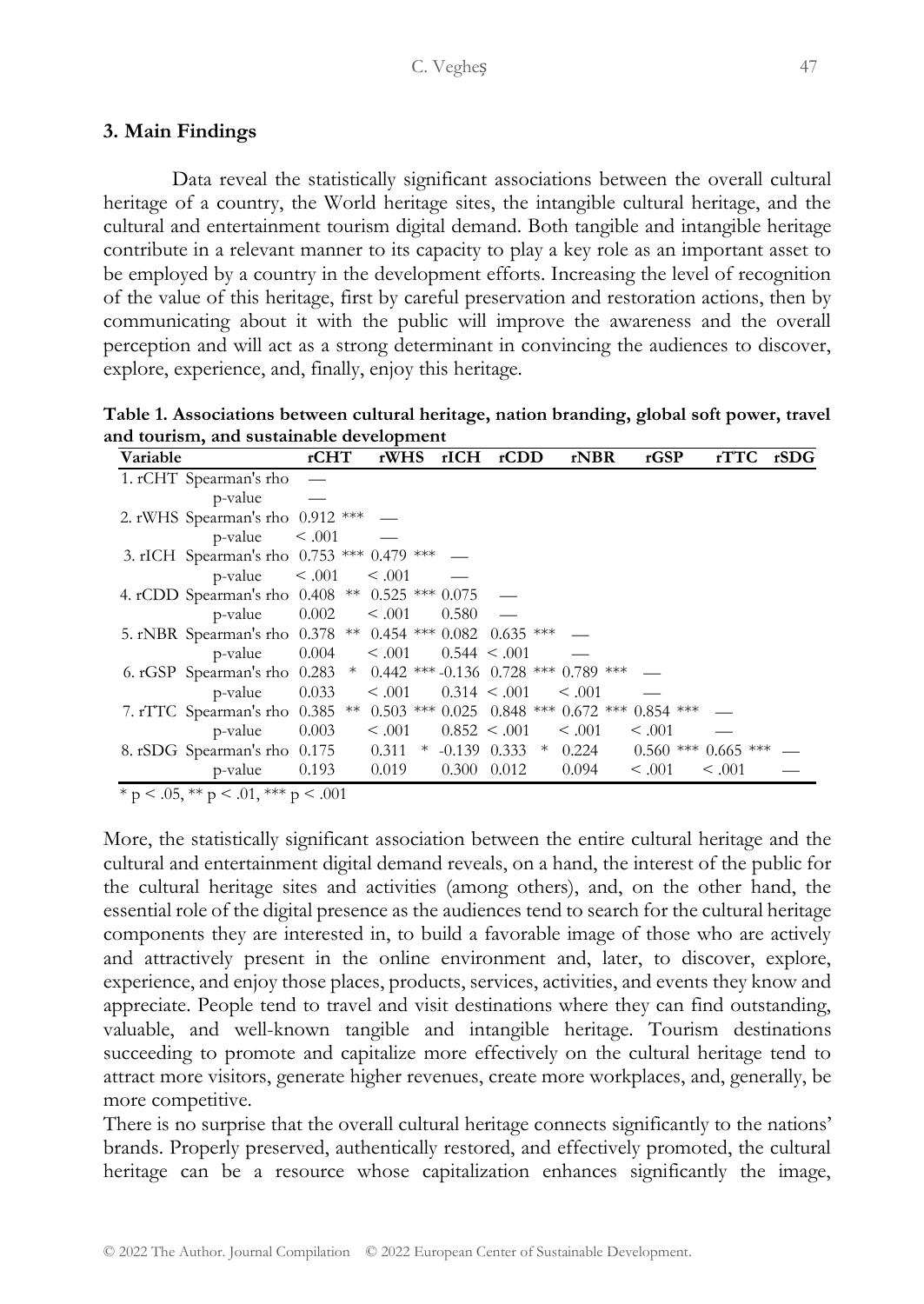respectively the brand of a nation. Heritage consumers appear more interested to search and discover, first digitally, later physically, the tangible and intangible elements connected to the past and the present of nations that have a more favorable image, therefore a stronger brand. The relationship between the cultural heritage and nation brand seems to be mutual: a richer and valuable cultural heritage supports a stronger and favorable nation brand; also, a more powerful nation brand induces a stronger interest to discover, explore, experience, and enjoy the cultural heritage of that nation. World heritage sites do a better job in this respect as their association with the nation brands proved to be statistically significant. Intangible cultural heritage relates poorly to the nation brands: a greater interest for listing oral practices, representations, expressions, knowledge, skills, as well as instruments, objects, artifacts, and cultural spaces and promoting them in front of the interested audiences will change things.

Nation branding connects strongly to the global soft power of a country and the cultural heritage tends to relate to the soft power of a country similarly. The diverse content of the country's cultural heritage provides a solid base for cultivating and later development of its soft power, richer and outstanding heritage associating statistically significant to the higher levels of soft power. World heritage sites support this association while intangible cultural heritage, although positively connected, does not have a significant contribution. Higher digital demand for cultural and entertainment-related items characterizes the countries with increased soft power and the relationship seems to be mutual as countries better positioned in the global soft power hierarchy tend to generate a higher interest among the digital audiences. Improving the online presence of the historical sites, museums, performing arts, religious sites and pilgrimage, sustainable and rural tourism, traditional markets, World heritage sites, and all other related products, services, activities, and events will draw attention, raise the interest, create the desire, and, finally, stimulate the action to discover, explore, experience, and enjoy the country's heritage.

| Variable |                                                                  | rCHT  |             | rWHS rICH rCDD       | rFAM                    | rINF        | $r$ REP |
|----------|------------------------------------------------------------------|-------|-------------|----------------------|-------------------------|-------------|---------|
|          | 1. rFAM Spearman's rho 0.446 *** 0.610 *** 0.020                 |       |             | $0.830$ ***          |                         |             |         |
|          | $p-value \t\t 0.001 \t\t 0.001 \t\t 0.881 \t\t 0.001$            |       |             |                      |                         |             |         |
|          | 2. rINF Spearman's rho 0.379 ** 0.508 *** -0.003 0.679 *** 0.897 |       |             |                      | ***  ___                |             |         |
|          | p-value                                                          | 0.004 | $\leq .001$ | $0.985 \leq .001$    | < 0.01                  |             |         |
|          | 3. rREP Spearman's rho 0.145                                     |       | $0.302$ *   | $-0.224$ $0.639$ *** | $0.655$ *** $0.675$ *** |             |         |
|          | p-value                                                          | 0.280 | 0.023       | $0.093 \leq .001$    | < 0.01                  | $\leq .001$ |         |

**Table 2. Associations between the cultural heritage and dimensions of soft power** 

 $* p < 0.05, ** p < 0.01, ** p < 0.001$ 

The cultural heritage associates significantly with two of the soft power dimensions, familiarity and influence, and has a positive but rather poor connection with reputation. A more diverse and outstanding cultural heritage is better acknowledged and more capable to extend its high awareness over the owning countries making them more familiar, more interesting, and, with good marketing, more appealing to the people. The cultural heritage provides an appropriate background for building an improved capacity of the country to influence its internal and external audiences. Still, the cultural heritage does not seem capable to enhance the overall reputation of a country which may suggest that, from a communication perspective, cultural heritage may provide a good unique selling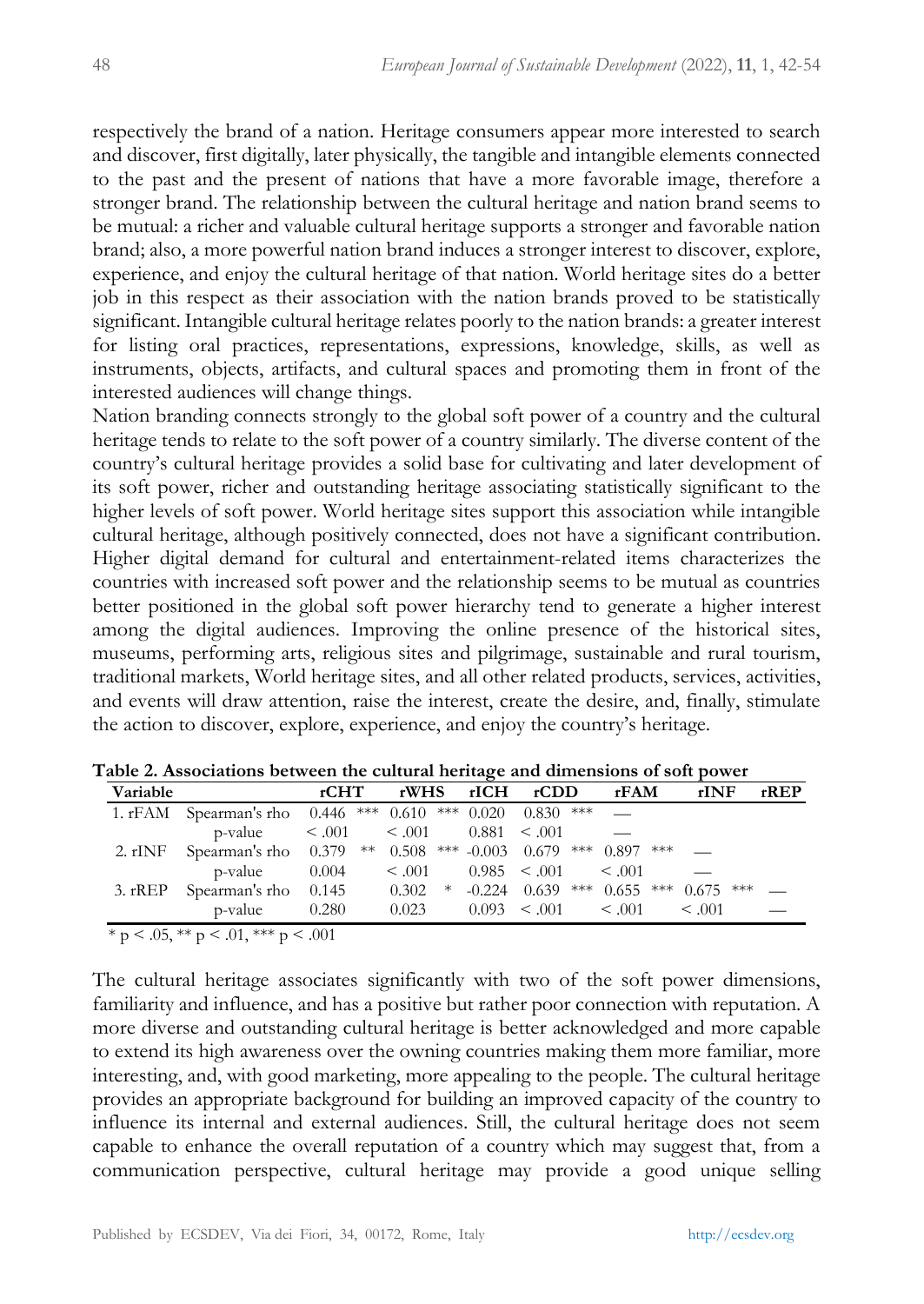proposition to increase the awareness of and the interest for a certain country but is less contributing in terms of influencing decisively the behavior of the public it is exposed to. Again, the tangible and intangible heritage behave extremely differently: while the World heritage sites are significantly associated with all three dimensions of soft power, the intangible cultural heritage associations with these are of very low intensity, insignificant, even negative (in the cases of influence and reputation). The reduced amount of intangible heritage enlisted as well as the differences in terms of awareness and interest between the tangible and intangible heritage explain the poor and a rather negative impact generated by the intangible cultural heritage over the familiarity, influence, and reputation expressing the soft power of a nation. The associations between the cultural and entertainment tourism digital demand and the dimensions of the nations' soft power suggest that a higher interest in tangible and intangible elements will increase the familiarity, influence, and, in the end, the reputation of a nation. Hence the need for a more intense and effective promotion of the cultural heritage, backed by an appropriate capacity to design cultural goods and services, resulting in a more effective capitalization with a strong impact over the soft power and brand of the nations.

| Variable |                   | rCHT        | rWHS                | rICH  | rCDD                  | rBST    | rGOV                                                                    | rINT        | rCHE    | rMED    | rEDS                                                                                | rPEV |
|----------|-------------------|-------------|---------------------|-------|-----------------------|---------|-------------------------------------------------------------------------|-------------|---------|---------|-------------------------------------------------------------------------------------|------|
| 1. rBST  | Spearman's<br>rho | 0.180       | $\ast$<br>0.301     | 0.151 | $0.651$ ***           |         |                                                                         |             |         |         |                                                                                     |      |
|          | p-value           | 0.180       | 0.023               | 0.262 | < 0.001               |         |                                                                         |             |         |         |                                                                                     |      |
| 2.fGOV   | Spearman's<br>rho | 0.059       | 0.223               | 0.290 | * 0.553 *** 0.915 *** |         |                                                                         |             |         |         |                                                                                     |      |
|          | p-value           | 0.661       | 0.095               | 0.029 | < 0.001               | < 0.001 |                                                                         |             |         |         |                                                                                     |      |
| 3. rINT  | Spearman's<br>rho | 0.242       | 0.382<br>**         | 0.153 |                       |         | $0.578$ *** $0.899$ *** $0.812$ ***                                     |             |         |         |                                                                                     |      |
|          | p-value           | 0.069       | 0.004               | 0.256 | < 0.001               | < 0.001 | < 0.001                                                                 |             |         |         |                                                                                     |      |
| 4. rCHE  | Spearman's<br>rho | $0.492$ *** | $0.635$ *** $0.078$ |       |                       |         | $0.837$ *** $0.719$ *** $0.670$ ***                                     | $0.677$ *** |         |         |                                                                                     |      |
|          | p-value           | < 0.001     | < 0.001             | 0.565 | < 0.001               | < 0.001 | < 0.001                                                                 | < 0.001     |         |         |                                                                                     |      |
| 5.rMED   | Spearman's<br>rho | 0.125       | 0.296<br>*          | 0.260 |                       |         | $0.611$ *** $0.950$ *** $0.951$ *** $0.884$ *** $0.716$ ***             |             |         |         |                                                                                     |      |
|          | p-value           | 0.353       | 0.026               | 0.051 | < 0.001               | < 0.001 | < 0.001                                                                 | < 0.001     | < 0.001 |         |                                                                                     |      |
| 6. rEDS  | Spearman's<br>rho | 0.154       | 0.295               | 0.203 |                       |         | $0.552$ *** $0.920$ *** $0.899$ *** $0.878$ *** $0.678$ *** $0.919$ *** |             |         |         |                                                                                     |      |
|          | p-value           | 0.252       | 0.026               | 0.130 | < 0.001               | < 0.001 | < 0.001                                                                 | < 0.001     | < 0.001 | < 0.001 |                                                                                     |      |
| 7. rPEV  | Spearman's<br>rho | 0.108       | 0.285<br>$\ast$     | 0.227 |                       |         |                                                                         |             |         |         | $0.648$ *** $0.728$ *** $0.810$ *** $0.531$ *** $0.741$ *** $0.782$ *** $0.652$ *** |      |
|          | p-value           | 0.424       | 0.032               | 0.089 | < 0.001               | < 0.001 | < 0.001                                                                 | < 0.001     | < 0.001 | < 0.001 | < 0.001                                                                             |      |

**Table 3. Cultural heritage and global soft power variables**

 $* p < .05, ** p < .01, *** p < .001$ 

Does cultural heritage lay a solid foundation for the soft power pillars? No matter how much it would surprise, the answer is, in fact, no! Even if the associations between the cultural heritage and the variables that describe the soft power of a nation are positive, they are of low or quite very low intensity in the case of six of the seven pillars – international relations, business and trade, education and science, media and communication, people and values, and governance. This suggests that no matter how much we want or would like to enjoy, the cultural background is not more than one of the elements that influence, but only to a limited extent, how a nation builds its soft power and, implicitly, its brand' strength. The seventh pillar, culture and heritage, makes the (expected) exception to the rule: the cultural heritage matters significantly for this pillar, which in turn accounts for the overall soft power of a nation. But we would certainly have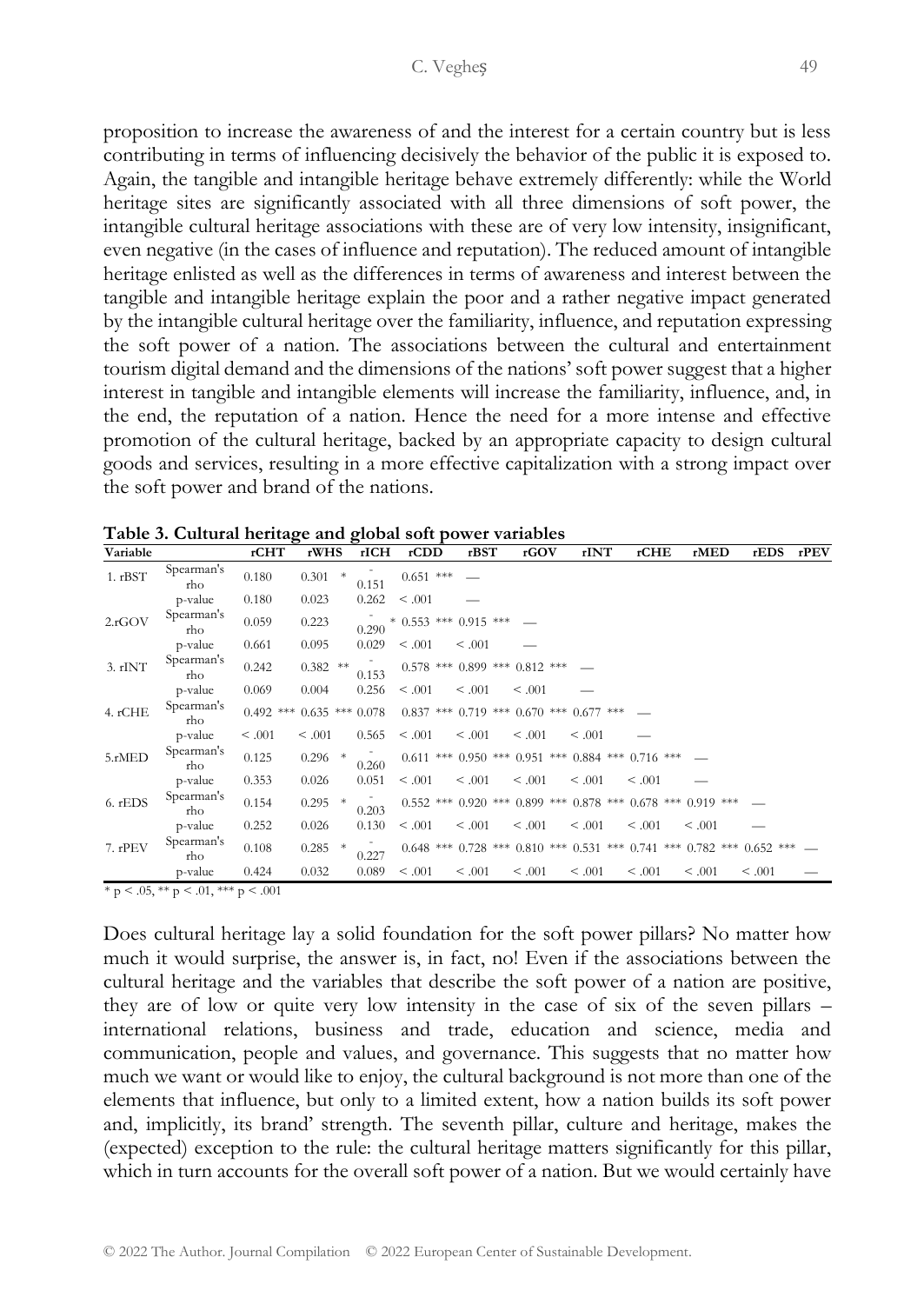expected more in this respect.

Viewed in the mirror, the tangible and intangible sides of the cultural heritage are perfectly counterbalanced resulting in a major unevenness that impacts precisely and massively its contribution to the building of the nation's soft power. The number of the World heritage sites associates statistically significant to the international relations, business and trade, media and communication, education and sciences, people and values, and, definitely, culture and heritage, while the number of the enlisted oral and intangible cultural heritage practices and expressions associate in a significant manner only to the governance. This may mean that the tangible side of the cultural heritage may reflect in particular forms in how a nation conducts its diplomatic relations, encourages the free market economy and enjoys reputable brands, communicates and socializes using media, has good universities, solid values, and characters, not to mention an important of heritage sites recognized as outstanding through their inclusion on the World Heritage List. While the intangible side will reflect good governance by the respect given to the rule of law and human rights, as well as the state of the political elite. The obvious conclusion is that promotion and capitalization of the intangible area should follow the same path and generate the same results as in the case of the tangible one to allow the overall cultural heritage to impact significantly the nations' soft power and brand.

The statistically significant associations between the cultural and entertainment tourism digital demand and all seven pillars of soft power represent one of the strongest reasons to support the idea of more intensive and continuous promotion of cultural heritage. An increased amount of searches for elements related to the cultural heritage expresses a higher interest and a potential desire to discover, explore, experience, and enjoy this heritage and supports both the degree of awareness a nation has and the attitude of the domestic and international audiences toward it. The boost generated by improved awareness and attitude results in a more favorable image and a stronger brand of the nation that facilitates business and trade, improve governance, develop international relations, favor cultural life, enrich content and employment of media and communication, support education and science, and, last but not least, enhance people beliefs and values.

The relationships between sustainable development and cultural heritage remain controversial: although the first impulse is to link the overall development to the cultural background, further in-depth exploration of this connection reveals that, at least at the level of the selected countries, a higher level of sustainable is not significantly associated to a richer and valuable cultural heritage. Still, the presence and capitalization of this heritage account for sustainable development and the best proof in this respect is the statistically significant relationship between the number of World Heritage sites and the degree of reaching the sustainable development goals. Instead, the number of enlisted oral and intangible cultural heritage practices and expressions impacts negatively, but not statistically significant, the efforts to grow sustainably. These opposite associations may support once more the idea that more appropriate consideration of the intangible cultural heritage through an increasing enlisting of its outstanding practices, representations, expressions, knowledge, skills, instruments, objects, artifacts, and cultural spaces will provide the needed content to design the goods and services to be promoted effectively and, as a result, the capitalization of this heritage component will contribute together with the tangible cultural heritage to the sustainable development of the country.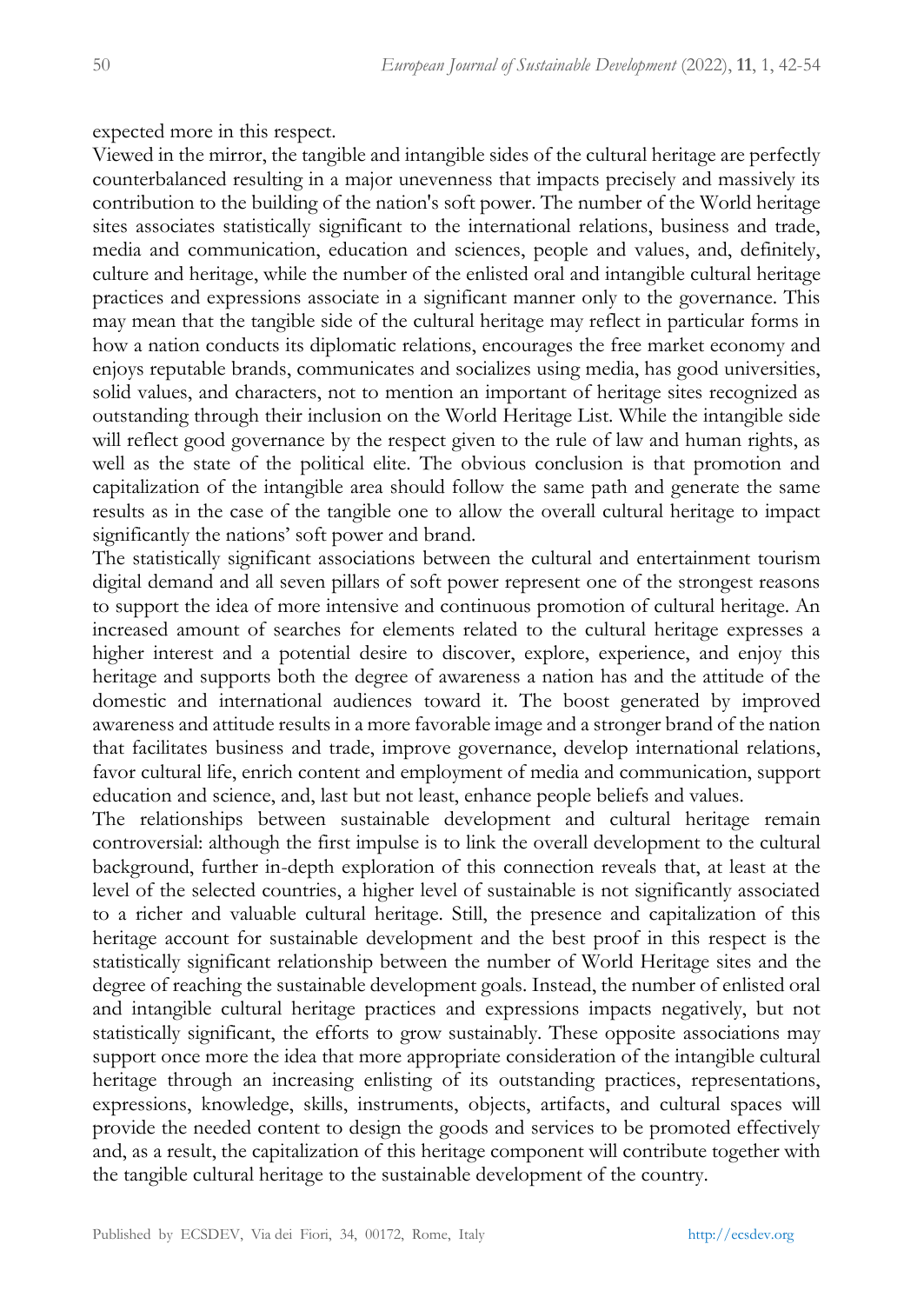The statistically significant association between the cultural and entertainment tourism digital demand and the level of reaching sustainable development goals expresses the same idea: the nations whose cultural heritage present more interest for the domestic and international audiences, as an obvious result of its appropriate promotion and capitalization tend to be those coming closer to reaching the sustainable development goals. This interest takes the concrete form of an increased level of competitiveness as tourism and travel destinations of these nations following the growth in the number of visitors, revenues generated by them, and the direct and indirect workplaces created. The nation brand influences positively but not statistically significant the degree of reaching the sustainable development goals suggesting that stronger brands favor nations in their attempts to grow sustainably. More, the level of soft power influences significantly the capacity of a nation to address and, in the end, reach the sustainable development goals, higher equity, and performances in terms of business and trade, governance, international relations, culture and heritage, media and communications, education and science, people and values having as result a better positioning in the attempts of reaching the goals.

## **4. Conclusions and Limits of the Research**

Cultural heritage represents a determinant for the nations' brands, soft power, and travel and tourism competitiveness. Taking heritage into consideration by appropriate initiatives and actions aiming to preserve, restore, promote, and capitalize its tangible and intangible components will provide the solid foundation on which nations will have the capacity to build their brands and soft power to get the needed domestic and international awareness and appreciation transforming them in interesting, attractive, and competitive travel and tourism destinations. The increasing flows of heritage discoverers and explorers will, on a hand, strengthen the brand and soft power of the nations and, on the other hand, will contribute to their sustainable development by generating incomes and workplaces in tourism and culture, as well as in the related sectors.

The need for consistent marketing activities is underlined by the statistically significant associations between the cultural digital demand and overall cultural heritage, respectively nations' brand, soft power, travel and tourism competitiveness, and even reaching the sustainable development goals. Developing, promoting, and even selling cultural products, services, events, and activities centered on tangible and/or intangible heritage provides content for all the searches made by the tourists and travelers across the World and make nations that capitalize their heritage more appealing, familiar, and, last but not least, interesting to be discovered, explored, experienced, and enjoyed.

The research approach has been limited by several factors. First, it was conducted at the level of a sample including 57 seven nations that form a group that is significantly different from the entire amount of nations across the World: they account for the most important part of the representative tangible (708 out of 908 accounting for 78 % in the total of the World heritage sites) and intangible (405 out of 549 accounting for 74 % in the total of the oral and intangible cultural heritage practices and expressions) cultural heritage in the World, is considered by the most respected methodologies employed to measure the nations' brand value and soft power, and are the most competitive travel and tourism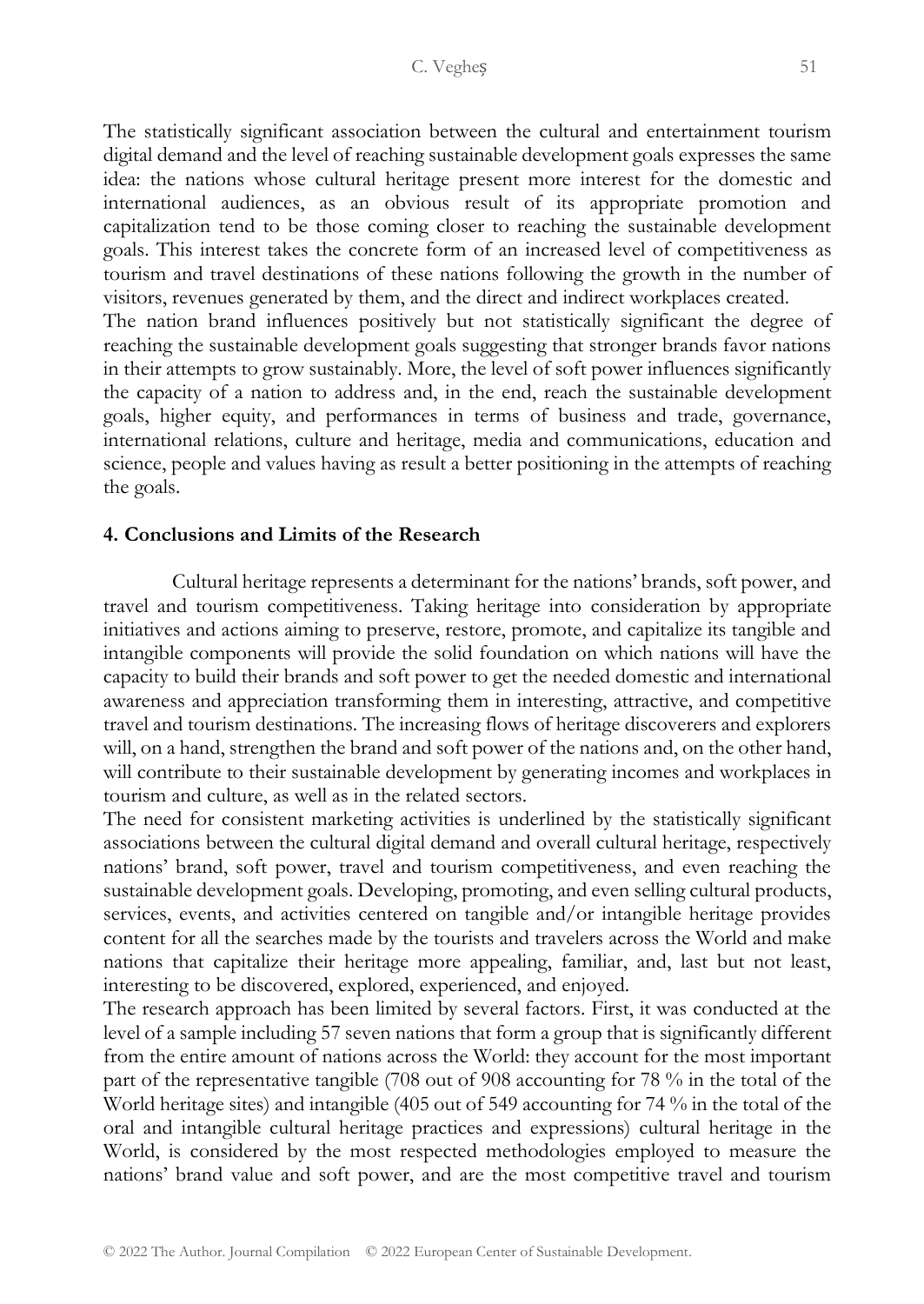destinations across the World. For this reason, the observations made exploring the connections between the cultural heritage, nations' branding, soft power, travel and tourism competitiveness, and sustainable development could be extended with caution, yet still should serve as a reference for all the nations.

The second limit is related to the indicators used to describe the cultural heritage. It is obvious that World heritage sites – does not matter how outstanding they would be, intangible cultural heritage – does not matter how authentic they could be, and cultural and entertainment digital demand – with all its diverse content and technological dimension, express only to a certain extent how the culture, through its whole range of entities and offers, can contribute and influence the strength of the brand, degree of soft power, competitiveness of the travel and tourism, and level of sustainable development of a nation.

The third limit is represented by the poor accessibility of the detailed data regarding the brand value and the soft power of the selected nations. The available data allowed just establishing of rankings for most of the research variables and measurement of the associations between them using the Spearman's rho correlation coefficient. Also, only exploring the surface relationships between the research variables, such as between the cultural heritage and the pillars of the nation's soft power although a more in-depth exploration of some detailed connections (i.e. cultural heritage and brands, rule of law, human rights, diplomatic relations, tourism, fashion, traditional media, social media, marketing, values, character, and trust) could have provided interesting insights.

Finally, a fourth limit in the particular context of this research approach is represented by the concepts used to define respectively the indicators employed to measure sustainable development. A simple lecture of the list of the 17 goals of sustainable development as they are defined by Sachs et al. (2019) indicates truly precarious relationships between these, hence the sustainable development, and the cultural heritage, hence the culture at large. Although it may be presumed, there is no clear reference to a solid cultural background needed to understand and accept the "no poverty", "zero hunger", "good health and well-being", "quality education", "gender equality", "clean water and sanitation", "affordable and clean energy", "decent work and economic growth", "industry, innovation, and infrastructure", "reduced inequalities", "sustainable cities and communities", "responsible consumption and production", "climate action", "life below water", "life on land", "peace, justice, and strong institutions", and "partnerships for the goals" concepts. Still, the Report acknowledges that "culture has received insufficient attention as an intrinsic component of sustainable development and must be translated and embedded in national and local development" and it may be expected to see achieving an appropriate cultural level of development included on the list of sustainable development goals.

It is already acknowledged that culture can be a powerful driver for sustainable development due to the contribution to the economy and poverty alleviation, the range of non-monetized benefits, and the influence of the cultural factors over the lifestyles, individual behavior, consumption patterns, values related to environmental stewardship, and interaction with the natural environment (UN System Task Team on the Post-2015 UN Development Agenda, 2012) and it is expected that in the near future culture will become the fourth pillar of sustainable development and culturally sustainable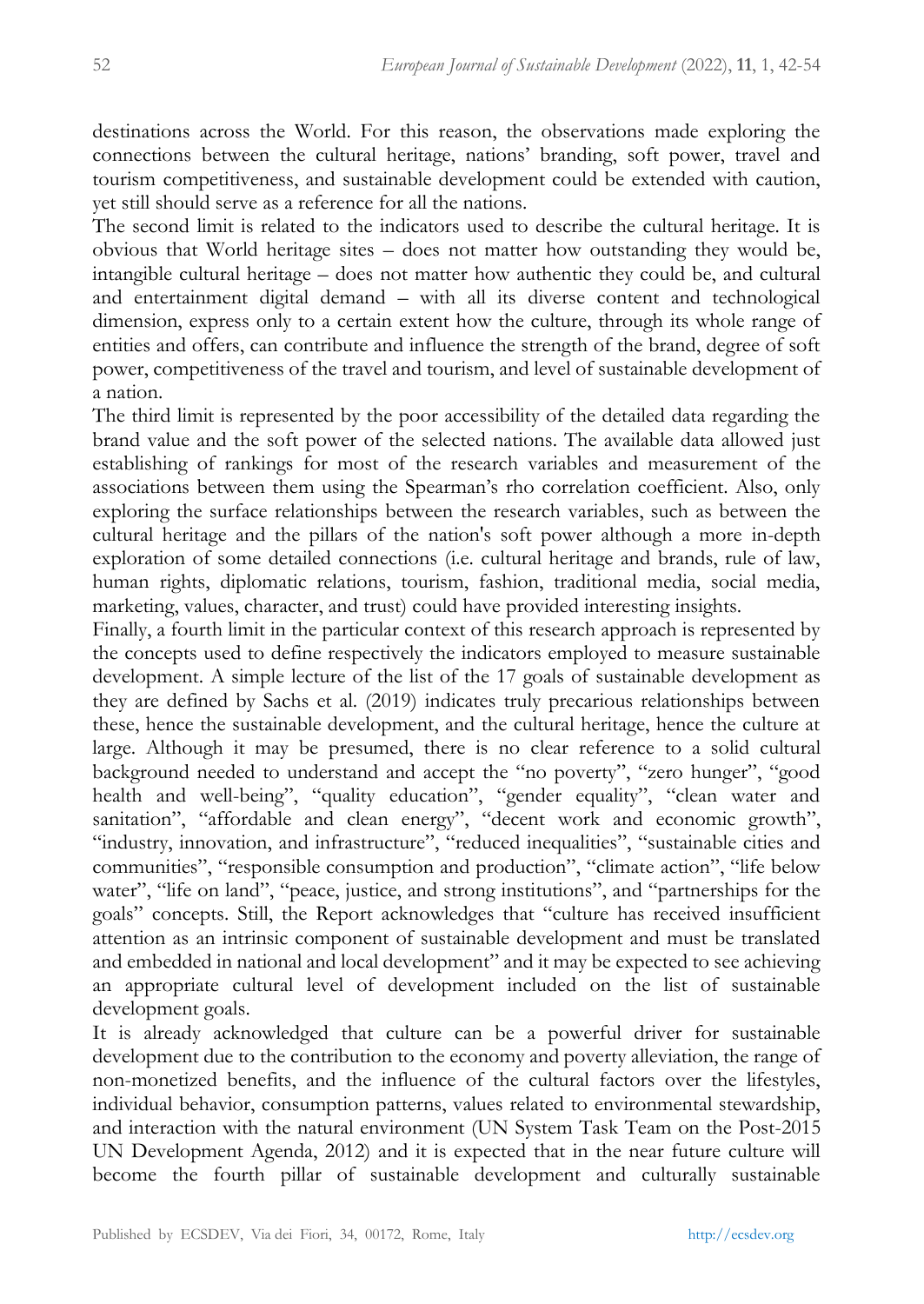development will encompass all its meanings and complex interactions with the social, economic, and environmental dimensions of human life (Sabatini, 2019). It is also accepted that culture and heritage represents one of the dimensions of the nation brands (Ipsos Public Affairs, 2021) and, also, one of the pillars of the nation's soft power (Brand Finance, 2020) and the specific contributions to the strength of the nation brand, respectively the degree of the soft power of a nation can be quantitatively assessed. In this context, the conducted exploratory research has established that at the level of the selected countries cultural heritage (including the World heritage sites and the enlisted intangible cultural heritage) is statistically significantly associated with the strength of the nation brands, level of the soft power, and level of the travel and tourism competitiveness, but not to the degree of achieving the sustainable development goals. A properly preserved, restored, promoted, and capitalized cultural heritage appears to support the content and employment of the nation's brands, enhance the soft power of the country, and increase the degree of competitiveness of the travel and tourism of a country. Yet, the contribution of cultural heritage to sustainable development remains debatable, at least from the perspective of the seventeen sustainable development goals. As Therkelsen et al. (2021) have observed, these goals have impacted mainly on the rhetorical level the concrete strategies and actions, and remains to be seen how they will influence the development practices across the World.

## **References**

- Anholt, S. (2006). 2.2 Anholt Editorial Why Brand? Some Practical Considerations for Place Branding. Place Branding and Public Diplomacy, 2(2). Retrieved [https://doi.org/10.1057/palgrave.pb.5990048.](https://doi.org/10.1057/palgrave.pb.5990048)
- Asseraf, Y., Shoham, A. (2017). Destination branding: The role of consumer affinity, *Journal of Destination Marketing & Management 6*, 375–384.
- Bloom Consulting (2020). Country Brand Ranking 2019-2020 Tourism Edition. Retrieved from: [Bloom\\_Consulting\\_Country\\_Brand\\_Ranking\\_Tourism \(bloom-consulting.com\).](https://www.bloom-consulting.com/en/pdf/rankings/Bloom_Consulting_Country_Brand_Ranking_Tourism.pdf)
- Brand Finance (2019). Nation Brands 2019. Retrieved from: [brand-finance-nation-brands-2019-preview.pdf](https://brandirectory.com/download-report/brand-finance-nation-brands-2019-preview.pdf)  [\(brandirectory.com\).](https://brandirectory.com/download-report/brand-finance-nation-brands-2019-preview.pdf)
- Brand Finance (2020). Global Soft Power Index 2020. Retrieved from: https://brandirectory.com/globalsoftpower/download/brand-finance-global-soft-power-index-2020.pdf
- Dinnie, K. (2008). Nation branding. Concepts, issues, practice. Oxford: Butterworth-Heinemann, 173-178.
- European Commission (2018). Building the legacy of the European Year of Cultural Heritage 018: 10 European Initiatives – Overview. Retrieved from: [https://europa.eu/cultural](https://europa.eu/cultural-heritage/actions_en.html)[heritage/actions\\_en.html.](https://europa.eu/cultural-heritage/actions_en.html)
- Hassan, S., Mahrous, A.A. (2019). Nation branding: the strategic imperative for sustainable market competitiveness, *Journal of Humanities and Applied Social Sciences 1 (2),* 146-158.
- Hosseini, K., Stefaniec, A., Hosseini, S. P. (2021). World Heritage Sites in developing countries: Assessing impacts and handling complexities toward sustainable tourism, *Journal of Destination Marketing & Management 20, 100616*. Retrieved from: [https://doi.org/10.1016/j.jdmm.2021.100616.](https://doi.org/10.1016/j.jdmm.2021.100616)
- Huang, C.-H., Tsaur, J.-R., Yang, C.-H. (2012). Does world heritage list really induce more tourists? Evidence from Macau, *Tourism Management 33 (6)*, 1450-1457.
- ICOMOS International Cultural Tourism Charter (2002). Principles And Guidelines For Managing Tourism At Places Of Cultural And Heritage Significance, International Council on Monuments and Sites, ICOMOS International Cultural Tourism Committee. Retrieved from [http://www.icomos.no/wp](http://www.icomos.no/wp-content/uploads/2014/04/ICTC-Charter.pdf)[content/uploads/2014/04/ICTC-Charter.pdf.](http://www.icomos.no/wp-content/uploads/2014/04/ICTC-Charter.pdf)